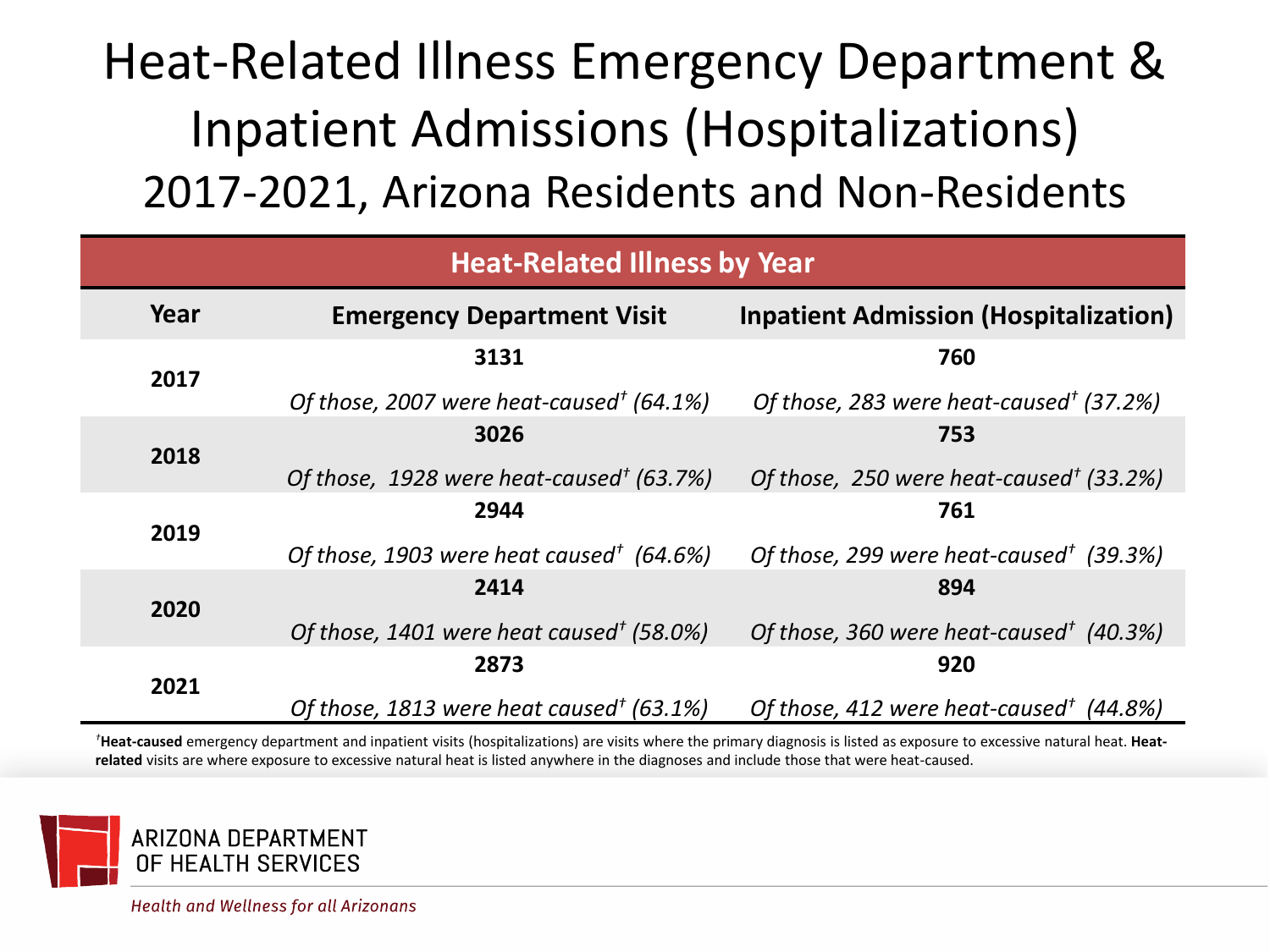# 2017-2021, Arizona Residents and Non-Residents

| <b>Heat-Related Emergency Department Visits and Inpatient Admissions</b><br>(Hospitalizations) by Resident Status |      |      |      |      |      |  |  |  |
|-------------------------------------------------------------------------------------------------------------------|------|------|------|------|------|--|--|--|
| <b>Resident Status</b>                                                                                            | 2017 | 2018 | 2019 | 2020 | 2021 |  |  |  |
| AZ Resident Emergency<br><b>Department Visit</b>                                                                  | 2745 | 2672 | 2649 | 2086 | 2514 |  |  |  |
| <b>Non-Resident Emergency</b><br><b>Department Visit</b>                                                          | 386  | 354  | 295  | 328  | 359  |  |  |  |
| AZ Resident Inpatient<br>Admission<br>(Hospitalization)                                                           | 662  | 668  | 648  | 751  | 772  |  |  |  |
| Non-Resident Inpatient<br>Admission<br>(Hospitalization)                                                          | 98   | 85   | 113  | 143  | 148  |  |  |  |

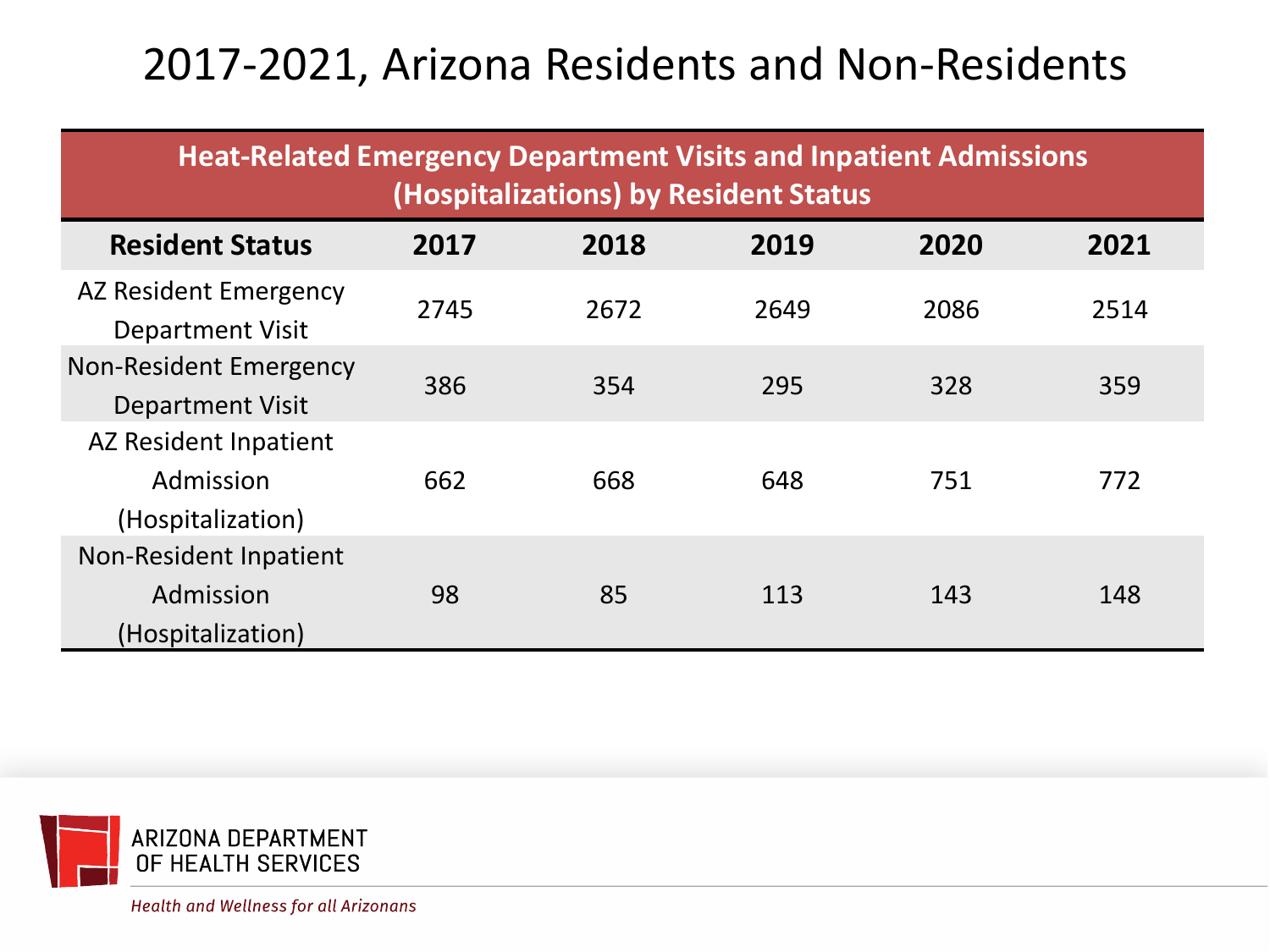## Emergency Department Visits 2017-2021, Arizona Residents and Non-Residents

| <b>Heat-Related Illness by Sex and Age Group</b> |      |      |      |      |      |  |  |
|--------------------------------------------------|------|------|------|------|------|--|--|
| <b>Sex</b>                                       | 2017 | 2018 | 2019 | 2020 | 2021 |  |  |
| Female                                           | 1026 | 971  | 931  | 714  | 879  |  |  |
| Male                                             | 2105 | 2055 | 2013 | 1700 | 1994 |  |  |
|                                                  |      |      |      |      |      |  |  |
| <b>Age Group</b>                                 | 2017 | 2018 | 2019 | 2020 | 2021 |  |  |
| Infants $<$ 1                                    | 6    | 11   | 8    | 6    | 9    |  |  |
| Children 1 - 14                                  | 157  | 137  | 140  | 53   | 114  |  |  |
| <b>Adolescents 15-19</b>                         | 171  | 198  | 167  | 121  | 145  |  |  |
| Young Adults 20-44                               | 1447 | 1358 | 1354 | 1088 | 1298 |  |  |
| Middle-Aged                                      | 859  | 870  | 846  | 715  | 805  |  |  |
| Adults 45 - 64                                   |      |      |      |      |      |  |  |
| Elderly 65+                                      | 491  | 452  | 429  | 431  | 502  |  |  |

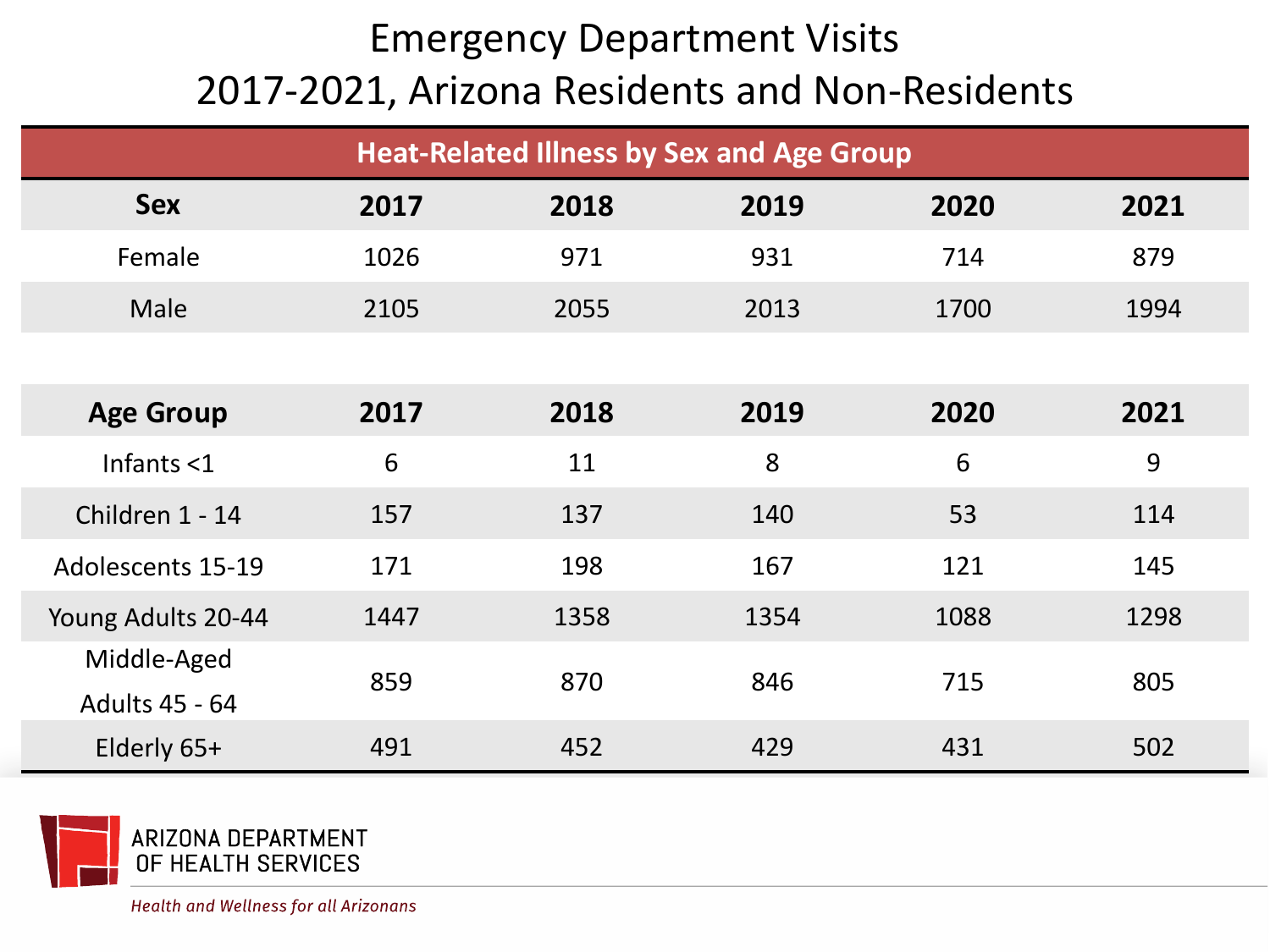| <b>Heat-Related Illness by Sex and Age Group</b> |             |                |        |      |                |  |  |
|--------------------------------------------------|-------------|----------------|--------|------|----------------|--|--|
| <b>Sex</b>                                       | 2017        | 2018           | 2019   | 2020 | 2021           |  |  |
| Female                                           | 169         | 168            | 195    | 178  | 208            |  |  |
| Male                                             | 591         | 585            | 566    | 716  | 712            |  |  |
|                                                  |             |                |        |      |                |  |  |
| <b>Age Group</b>                                 | 2017        | 2018           | 2019   | 2020 | 2021           |  |  |
| Infants $<$ 1                                    | $\mathbf 0$ | $\overline{0}$ | $55^*$ | 6    | 6              |  |  |
| Children 1 - 14                                  | $56*$       | $56*$          | $56*$  | 6    | $\overline{7}$ |  |  |
| <b>Adolescents 15-19</b>                         | 12          | 15             | 8      | 10   | 16             |  |  |
| Young Adults 20-44                               | 230         | 218            | 227    | 255  | 291            |  |  |
| Middle-Aged                                      | 290         | 281            | 289    | 360  | 318            |  |  |
| Adults 45 - 64                                   |             |                |        |      |                |  |  |
| Elderly 65+                                      | 226         | 234            | 233    | 257  | 282            |  |  |

\*Number of visits related to exposure to excessive natural heat were suppressed due to non-zero count less than 6.

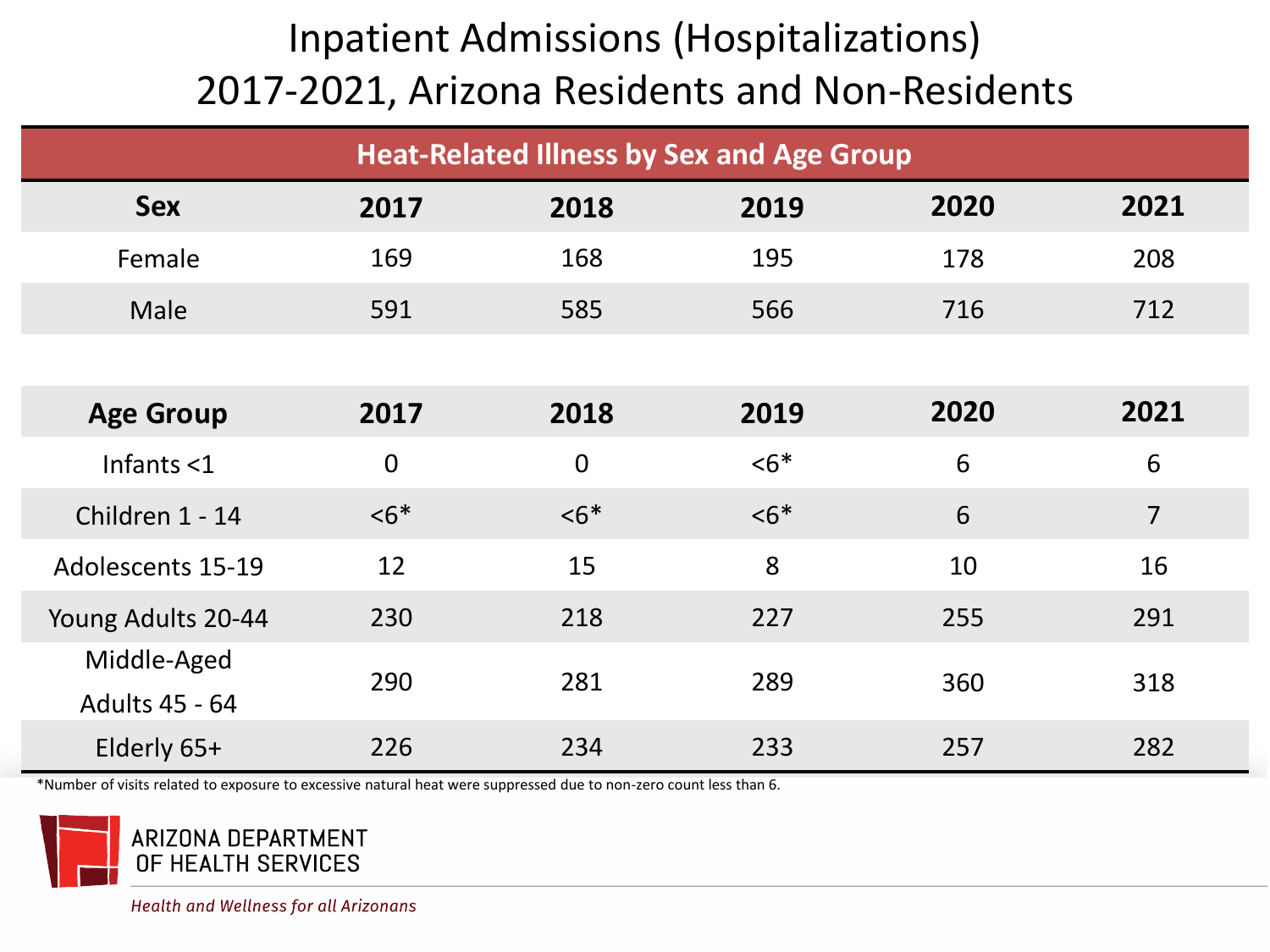## Emergency Department Visits 2017-2021, Arizona Residents and Non-Residents

| <b>Heat-Related Illness by Race/Ethnicity</b> |      |      |      |      |      |  |  |
|-----------------------------------------------|------|------|------|------|------|--|--|
| Race/Ethnicity                                | 2017 | 2018 | 2019 | 2020 | 2021 |  |  |
| American<br>Indian/Alaskan Native             | 124  | 99   | 108  | 94   | 116  |  |  |
| Asian or Pacific<br>Islander                  | 39   | 34   | 40   | 24   | 32   |  |  |
| <b>Black or African</b><br>American           | 232  | 215  | 213  | 165  | 215  |  |  |
| Hispanic                                      | 773  | 817  | 765  | 575  | 721  |  |  |
| White                                         | 1932 | 1828 | 1788 | 1526 | 1738 |  |  |
| Other                                         | 31   | 33   | 30   | 30   | 51   |  |  |

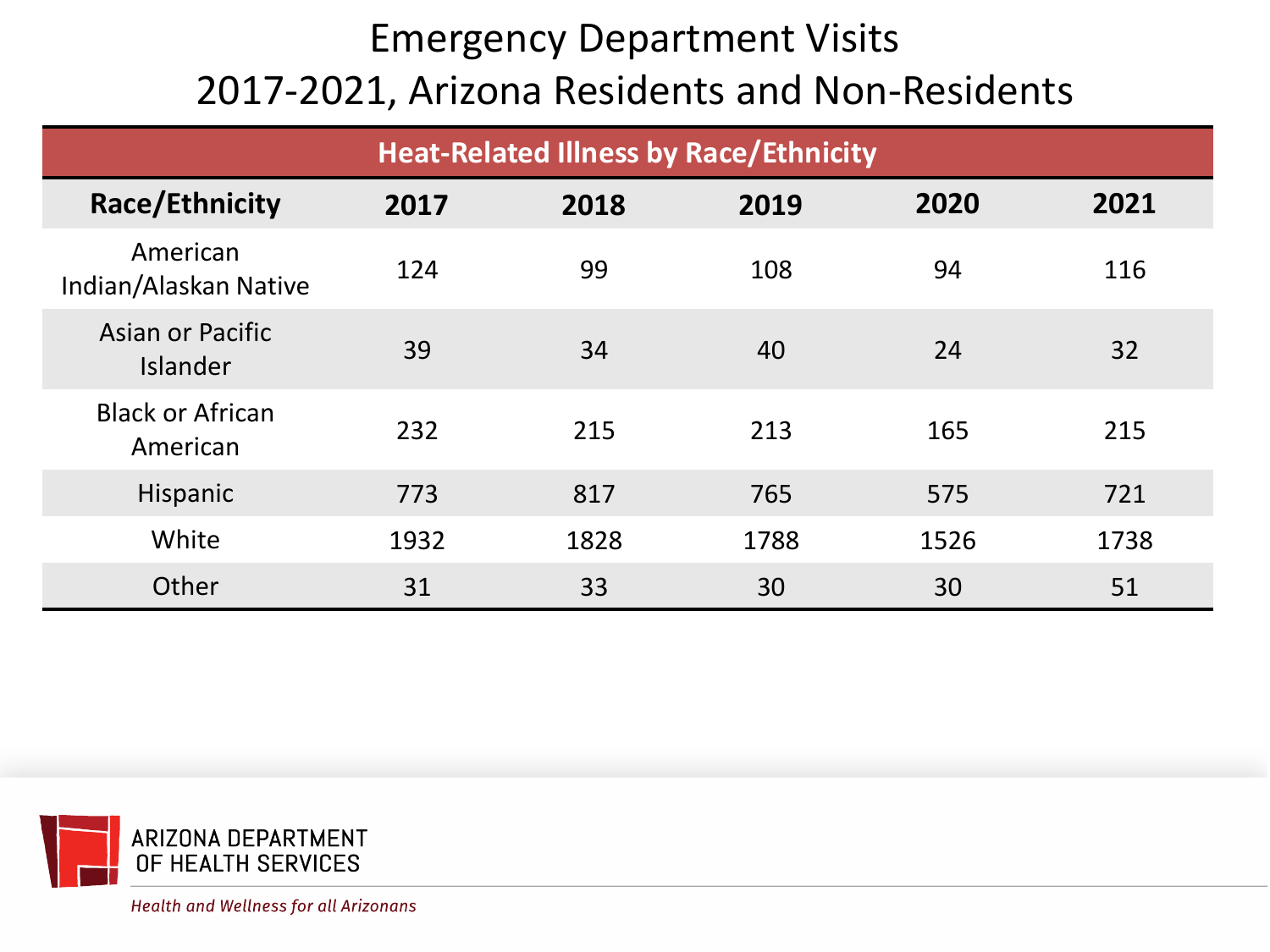| <b>Heat-Related Illness by Race/Ethnicity</b> |      |      |      |      |      |  |  |
|-----------------------------------------------|------|------|------|------|------|--|--|
| Race/Ethnicity                                | 2017 | 2018 | 2019 | 2020 | 2021 |  |  |
| American<br>Indian/Alaskan Native             | 21   | 28   | 19   | 32   | 40   |  |  |
| Asian or Pacific<br><b>Islander</b>           | 6    | 10   | 12   | 10   | 7    |  |  |
| <b>Black or African</b><br>American           | 64   | 67   | 70   | 85   | 76   |  |  |
| Hispanic                                      | 172  | 161  | 159  | 165  | 213  |  |  |
| White                                         | 481  | 466  | 485  | 585  | 574  |  |  |
| Other                                         | 16   | 21   | 16   | 17   | 10   |  |  |

\*Number of visits related to exposure to excessive natural heat were suppressed due to non-zero count less than 6.

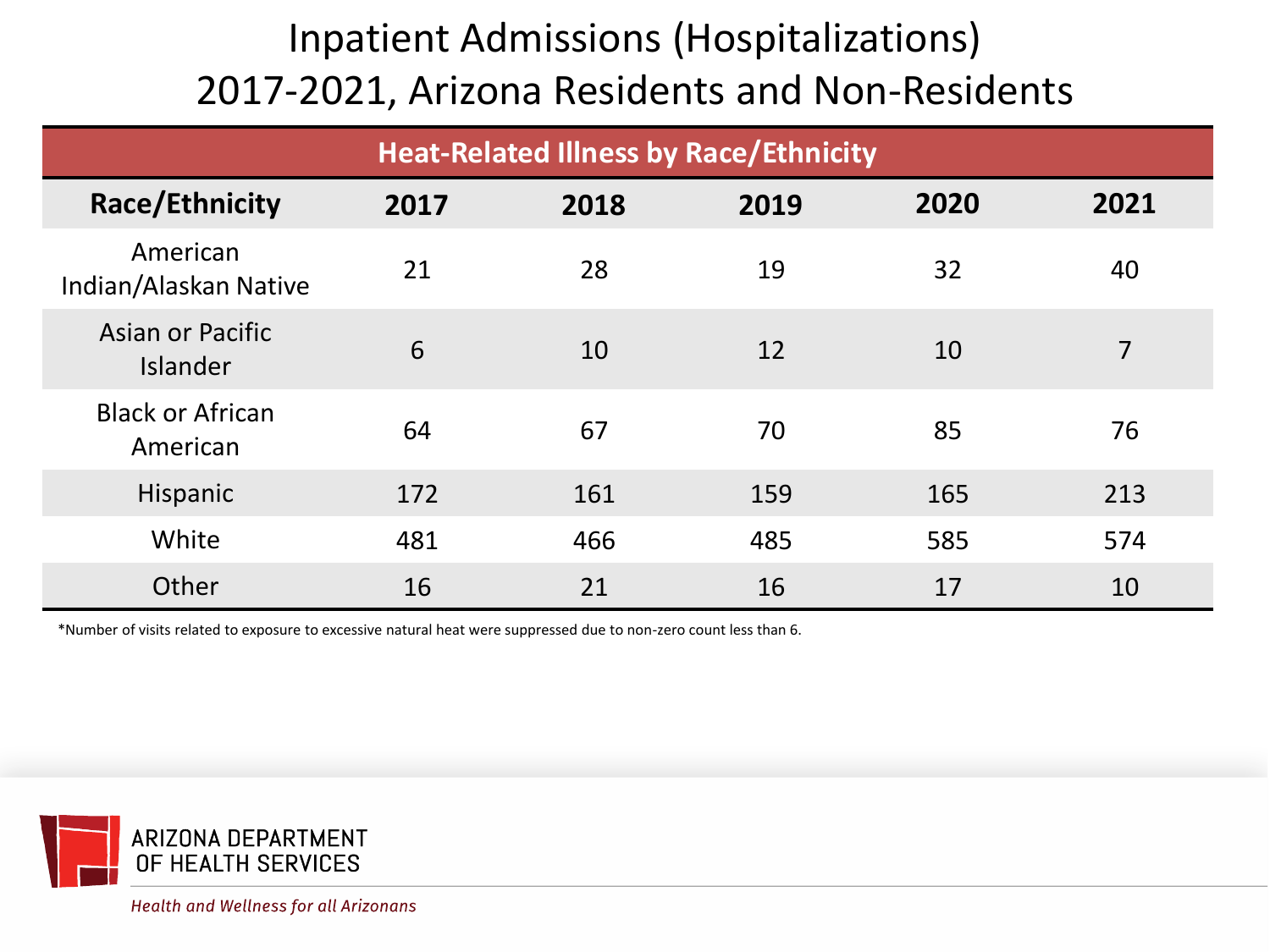#### Emergency Department Visits 2017-2021, Arizona Residents and Non-Residents

| <b>Heat-Related Illness by Month</b> |                |       |       |       |       |  |  |  |
|--------------------------------------|----------------|-------|-------|-------|-------|--|--|--|
| <b>Month</b>                         | 2017           | 2018  | 2019  | 2020  | 2021  |  |  |  |
| January                              | $6*$           | $6\,$ | $6*$  | $55*$ | $55*$ |  |  |  |
| February                             | $\overline{7}$ | 10    | $56*$ | 10    | $55*$ |  |  |  |
| March                                | 101            | 30    | 32    | 12    | 20    |  |  |  |
| April                                | 95             | 115   | 105   | 61    | 102   |  |  |  |
| May                                  | 231            | 238   | 96    | 283   | 194   |  |  |  |
| June                                 | 1080           | 603   | 518   | 377   | 890   |  |  |  |
| July                                 | 809            | 941   | 968   | 620   | 789   |  |  |  |
| August                               | 508            | 710   | 859   | 722   | 540   |  |  |  |
| September                            | 227            | 325   | 306   | 248   | 285   |  |  |  |
| October                              | 52             | 37    | 40    | 62    | 29    |  |  |  |
| November                             | 13             | $6\,$ | 15    | 15    | 16    |  |  |  |
| December                             | $55*$          | $56*$ | $56*$ | $55*$ | $55*$ |  |  |  |

\*Number of visits related to exposure to excessive natural heat were suppressed due to non-zero count less than 6.

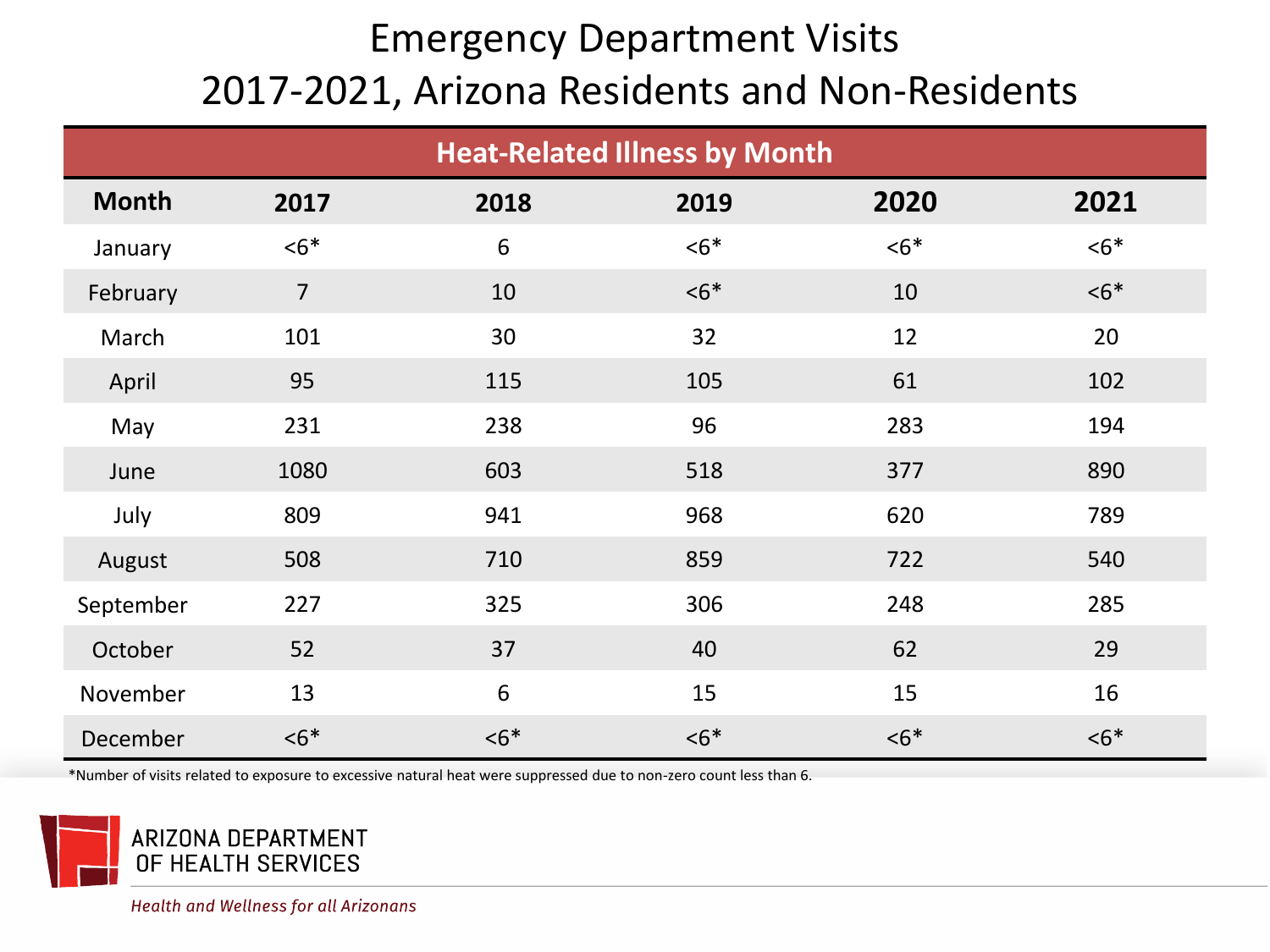| <b>Heat-Related Illness by Month</b> |       |             |             |             |             |  |  |  |
|--------------------------------------|-------|-------------|-------------|-------------|-------------|--|--|--|
| <b>Month</b>                         | 2017  | 2018        | 2019        | 2020        | 2021        |  |  |  |
| January                              | $6*$  | $55*$       | $\pmb{0}$   | $6*$        | $6*$        |  |  |  |
| February                             | $56*$ | $56*$       | $\mathbf 0$ | $< 6*$      | $56*$       |  |  |  |
| March                                | 15    | $6*$        | 6           | $6*$        | $< 6*$      |  |  |  |
| April                                | 10    | 23          | 17          | 20          | 20          |  |  |  |
| May                                  | 45    | 47          | 16          | 56          | 42          |  |  |  |
| June                                 | 250   | 124         | 128         | 101         | 290         |  |  |  |
| July                                 | 225   | 271         | 270         | 310         | 250         |  |  |  |
| August                               | 136   | 193         | 221         | 304         | 195         |  |  |  |
| September                            | 65    | 80          | 94          | 80          | 101         |  |  |  |
| October                              | 6     | $55*$       | 8           | 17          | 10          |  |  |  |
| November                             | $6*$  | $< 6*$      | $6*$        | $\mathbf 0$ | $6*$        |  |  |  |
| December                             | $55*$ | $\mathbf 0$ | $\mathbf 0$ | $56*$       | $\mathbf 0$ |  |  |  |

\*Number of visits related to exposure to excessive natural heat were suppressed due to non-zero count less than 6.

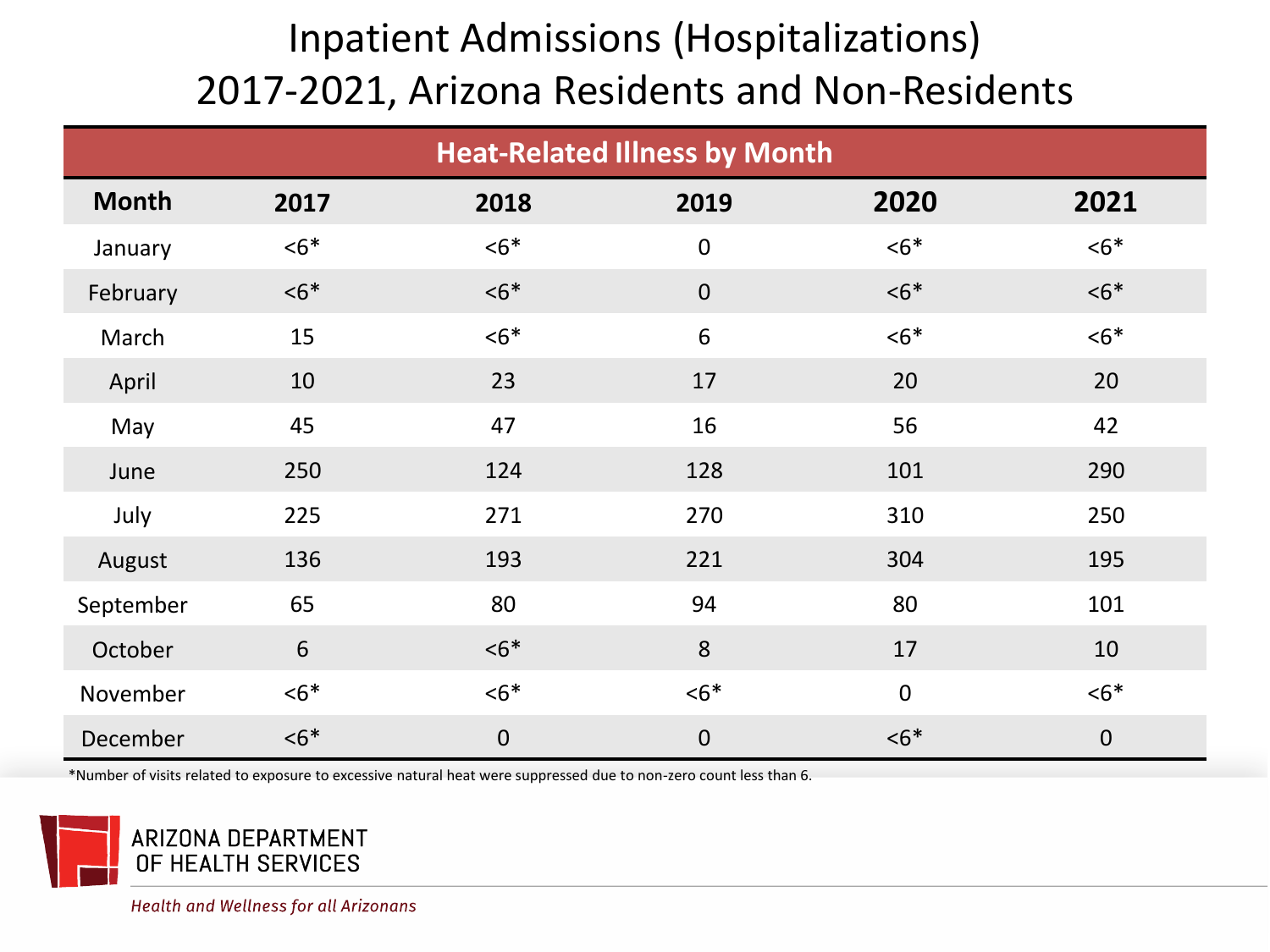### Emergency Department Visits 2017-2021, Arizona Residents

| <b>Heat-Related Illness by County</b> |                  |                |      |                  |      |  |  |
|---------------------------------------|------------------|----------------|------|------------------|------|--|--|
| <b>County Residence</b>               | 2017             | 2018           | 2019 | 2020             | 2021 |  |  |
| Apache                                | $\boldsymbol{9}$ | $\overline{7}$ | 10   | $\boldsymbol{6}$ | 8    |  |  |
| Cochise                               | 53               | 43             | 47   | 27               | 32   |  |  |
| Coconino                              | 23               | 27             | 20   | 25               | 22   |  |  |
| Gila                                  | 15               | 20             | 31   | 23               | 18   |  |  |
| Graham                                | 14               | 14             | 14   | 18               | 9    |  |  |
| Greenlee                              | $6*$             | $6*$           | $6*$ | $6*$             | $6*$ |  |  |
| La Paz                                | 20               | 25             | 10   | 23               | 37   |  |  |
| Maricopa                              | 1602             | 1492           | 1545 | 1237             | 1504 |  |  |
| Mohave                                | 174              | 173            | 136  | 159              | 180  |  |  |
| Navajo                                | 18               | 13             | 12   | 17               | 23   |  |  |
| Pima                                  | 332              | 340            | 307  | 214              | 242  |  |  |
| Pinal                                 | 191              | 232            | 224  | 186              | 189  |  |  |
| Santa Cruz                            | 6                | 6              | 13   | $6*$             | 13   |  |  |
| Yavapai                               | 55               | 50             | 46   | 39               | 60   |  |  |
| Yuma                                  | 229              | 227            | 231  | 105              | 176  |  |  |

\*Number of visits related to exposure to excessive natural heat were suppressed due to non-zero count less than 6.

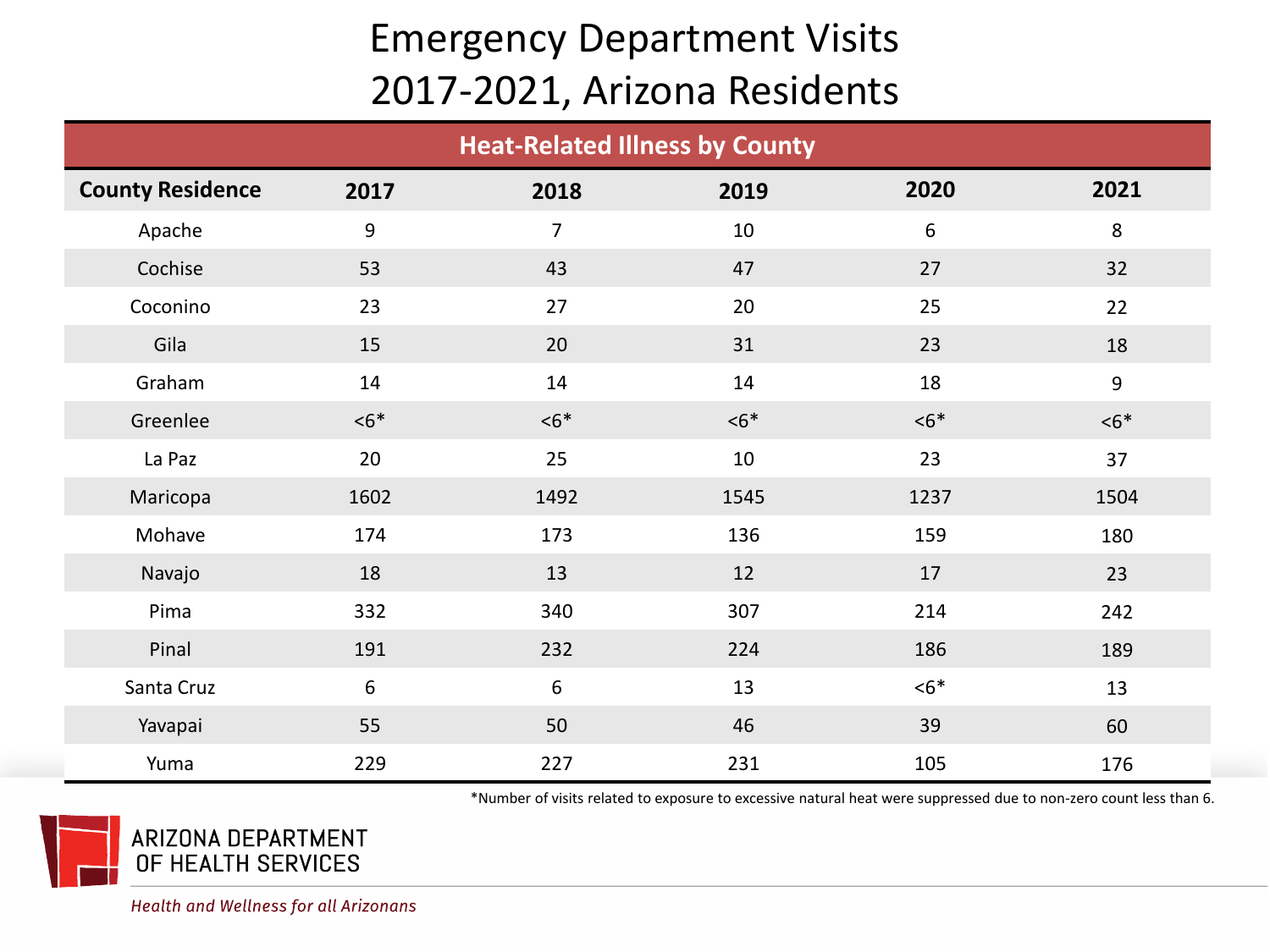#### Emergency Department Visits 2017-2021, Arizona Residents

| <b>Heat-Related Illness Rates by County</b> |        |        |        |        |        |  |  |
|---------------------------------------------|--------|--------|--------|--------|--------|--|--|
| <b>County Residence</b>                     | 2017   | 2018   | 2019   | 2020   | 2021   |  |  |
| Apache                                      | 12.6   | 9.7    | 13.9   | 9.1    | 12.2   |  |  |
| Cochise                                     | 42.4   | 34.0   | 36.9   | 21.5   | 25.4   |  |  |
| Coconino                                    | 16.3   | 18.9   | 13.9   | 17.2   | 15.2   |  |  |
| Gila                                        | 28.0   | 37.2   | 57.3   | 43.1   | 33.6   |  |  |
| Graham                                      | 37.3   | 36.8   | 36.0   | 46.6   | 23.0   |  |  |
| Greenlee                                    | $\ast$ | $\ast$ | $\ast$ | $\ast$ | $\ast$ |  |  |
| La Paz                                      | 96.4   | 118.9  | 47.0   | 138.7  | 225.5  |  |  |
| Maricopa                                    | 37.0   | 33.9   | 34.4   | 27.9   | 33.4   |  |  |
| Mohave                                      | 83.8   | 82.2   | 63.6   | 74.3   | 82.7   |  |  |
| Navajo                                      | 16.5   | 11.8   | 10.8   | 15.9   | 21.3   |  |  |
| Pima                                        | 32.3   | 32.8   | 29.3   | 20.5   | 23.0   |  |  |
| Pinal                                       | 44.3   | 52.0   | 48.5   | 43.3   | 42.0   |  |  |
| Santa Cruz                                  | 12.9   | 12.9   | 27.8   | $\ast$ | 27.1   |  |  |
| Yavapai                                     | 24.1   | 21.5   | 19.5   | 16.5   | 24.8   |  |  |
| Yuma                                        | 109.4  | 107.5  | 107.9  | 51.4   | 85.0   |  |  |
| Arizona                                     | 38.9   | 37.3   | 36.3   | 29.1   | 34.6   |  |  |



[Note: Crude rates are calculated per 100,000 population. For years 2016-2019, Vintage 2020 estimates from US](https://www.census.gov/programs-surveys/popest/technical-documentation/research/evaluation-estimates/2020-evaluation-estimates/2010s-counties-total.html)  Census were used and for 2020-2021, [Vintage 2021 estimates from US Census](https://www.census.gov/data/tables/time-series/demo/popest/2020s-counties-total.html) were used to calculate rates.

\*Number of visits related to exposure to excessive natural heat were suppressed due to non-zero count less than 6.

Health and Wellness for all Arizonans

ARIZONA DEPARTMENT OF HEALTH SERVICES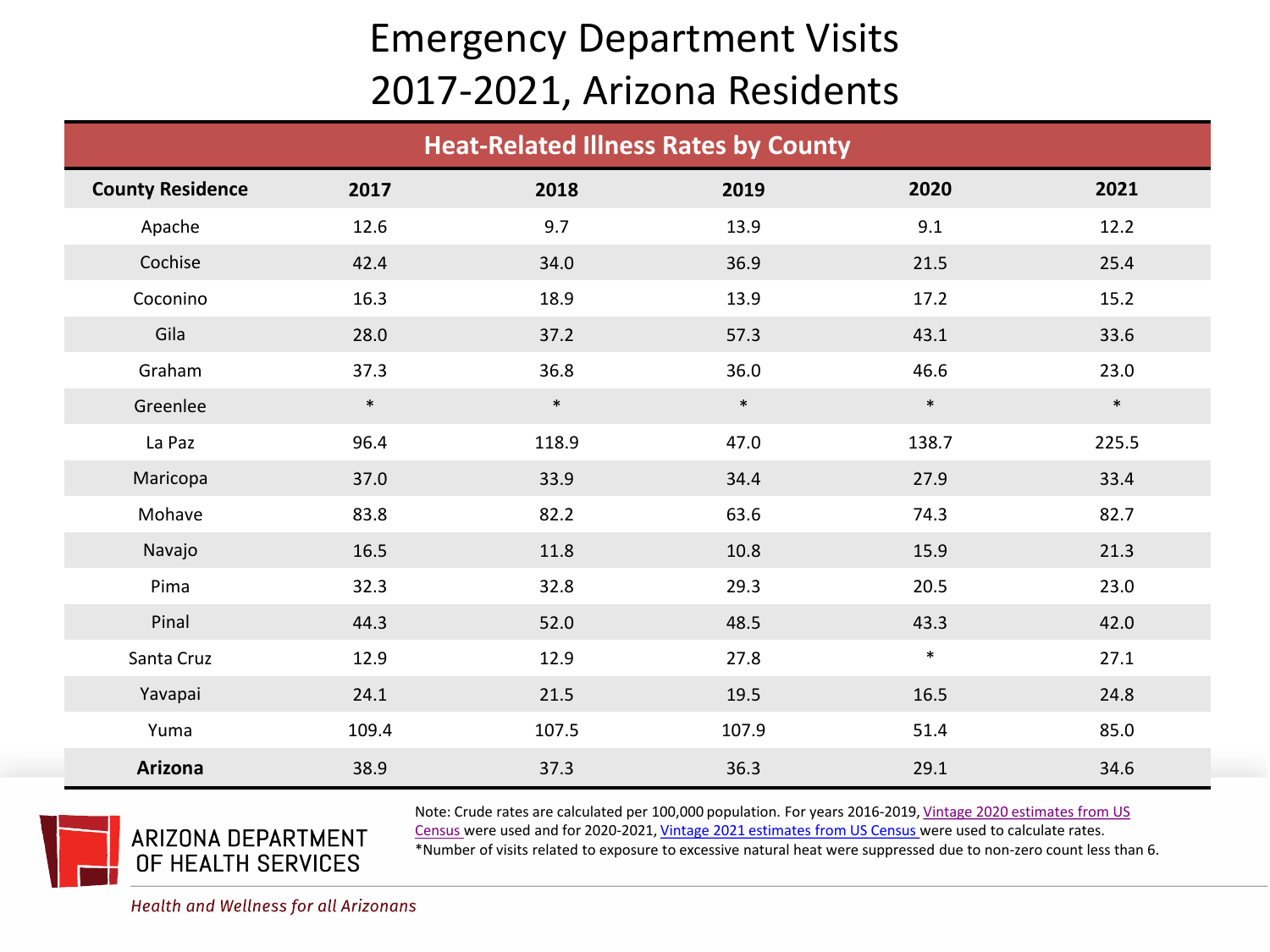#### Inpatient Admissions (Hospitalizations) 201-2021, Arizona Residents

| <b>Heat-Related Illness by County</b> |                |                |      |             |                |  |  |
|---------------------------------------|----------------|----------------|------|-------------|----------------|--|--|
| <b>County Residence</b>               | 2017           | 2018           | 2019 | 2020        | 2021           |  |  |
| Apache                                | $6*$           | $6*$           | $6*$ | $6*$        | $6*$           |  |  |
| Cochise                               | $\overline{7}$ | $\overline{7}$ | $6*$ | $6*$        | $6*$           |  |  |
| Coconino                              | $6*$           | $6*$           | $6*$ | $6*$        | $6*$           |  |  |
| Gila                                  | $6*$           | $6*$           | $6*$ | $\mathbf 0$ | $6*$           |  |  |
| Graham                                | $6*$           | $6*$           | $6*$ | $6*$        | $\pmb{0}$      |  |  |
| Greenlee                              | $\mathbf 0$    | $\mathbf 0$    | $6*$ | $\mathbf 0$ | $\pmb{0}$      |  |  |
| La Paz                                | $6*$           | $6*$           | $6*$ | $6*$        | $6*$           |  |  |
| Maricopa                              | 462            | 443            | 433  | 547         | 504            |  |  |
| Mohave                                | 36             | 27             | 28   | 37          | 52             |  |  |
| Navajo                                | $6*$           | $6*$           | $6*$ | $6*$        | $\overline{7}$ |  |  |
| Pima                                  | 63             | 78             | 83   | 74          | 94             |  |  |
| Pinal                                 | 43             | 54             | 51   | 50          | 50             |  |  |
| Santa Cruz                            | $6*$           | $6*$           | $6*$ | $6*$        | $\pmb{0}$      |  |  |
| Yavapai                               | 11             | $6*$           | 9    | $6*$        | 9              |  |  |
| Yuma                                  | 25             | 39             | 24   | 22          | 41             |  |  |

\*Number of visits related to exposure to excessive natural heat were suppressed due to non-zero count less than 6.



ARIZONA DEPARTMENT OF HEALTH SERVICES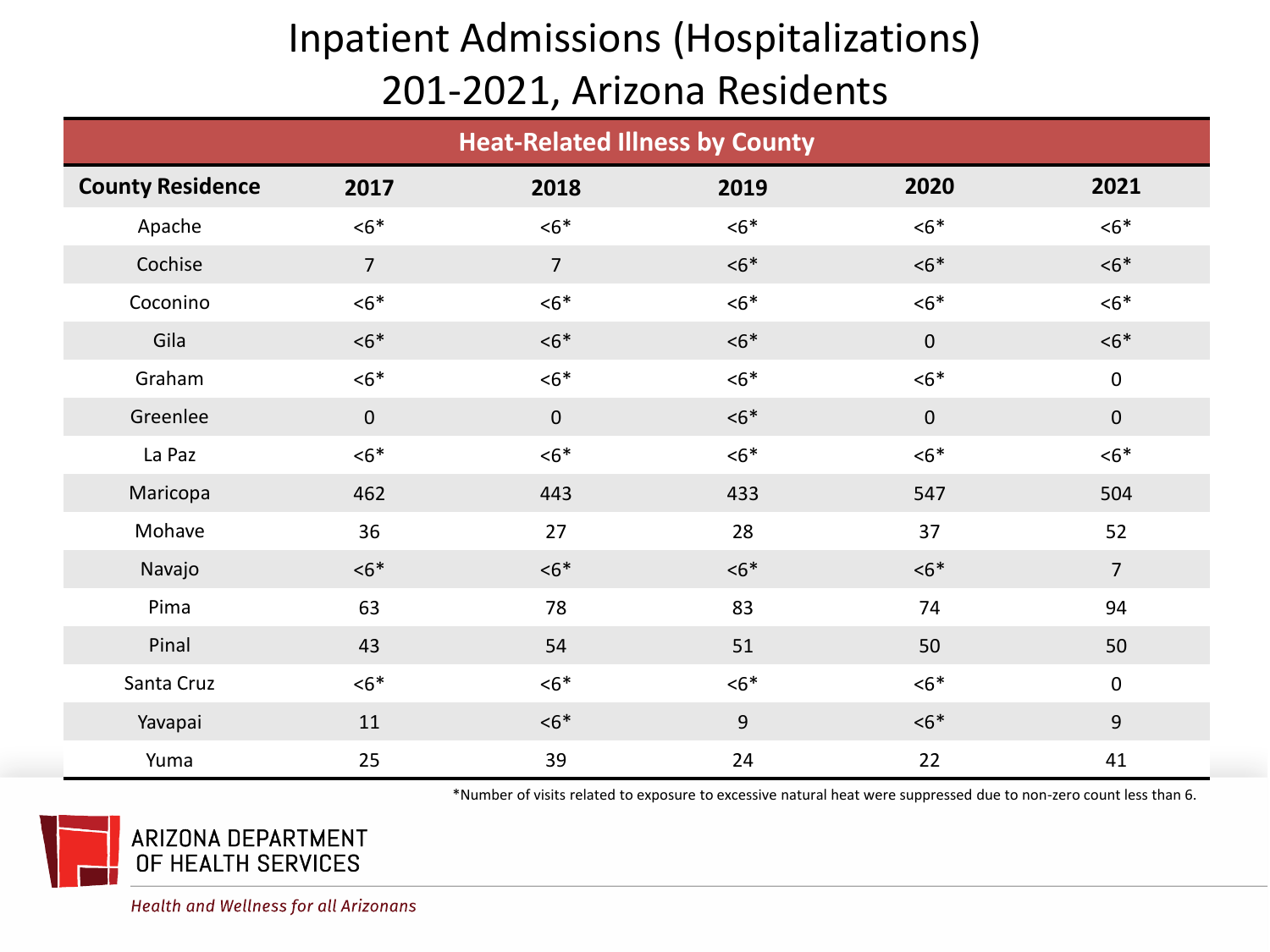## Inpatient Admissions (Hospitalizations) 2017-2021, Arizona Residents

|                         | <b>Heat-Related Illness Rates by County</b> |        |        |        |         |  |  |  |
|-------------------------|---------------------------------------------|--------|--------|--------|---------|--|--|--|
| <b>County Residence</b> | 2017                                        | 2018   | 2019   | 2020   | 2021    |  |  |  |
| Apache                  | $\ast$                                      | $\ast$ | $\ast$ | $\ast$ | $\ast$  |  |  |  |
| Cochise                 | 5.6                                         | 5.5    | $\ast$ | $\ast$ | $\ast$  |  |  |  |
| Coconino                | $\ast$                                      | $\ast$ | $\ast$ | $\ast$ | $\ast$  |  |  |  |
| Gila                    | $\ast$                                      | $\ast$ | $\ast$ | 0.0    | $\ast$  |  |  |  |
| Graham                  | $\ast$                                      | $\ast$ | $\ast$ | $\ast$ | $0.0\,$ |  |  |  |
| Greenlee                | 0.0                                         | 0.0    | $\ast$ | 0.0    | 0.0     |  |  |  |
| La Paz                  | $\ast$                                      | $\ast$ | $\ast$ | $\ast$ | $\ast$  |  |  |  |
| Maricopa                | 10.7                                        | 10.1   | 9.6    | 12.3   | 11.2    |  |  |  |
| Mohave                  | 17.3                                        | 12.8   | 13.1   | 17.3   | 23.9    |  |  |  |
| Navajo                  | $\ast$                                      | $\ast$ | $\ast$ | $\ast$ | 6.5     |  |  |  |
| Pima                    | $6.1\,$                                     | 7.5    | 7.9    | 7.1    | 8.9     |  |  |  |
| Pinal                   | 10.0                                        | 12.1   | 11.0   | 11.6   | 11.1    |  |  |  |
| Santa Cruz              | $\ast$                                      | $\ast$ | $\ast$ | $\ast$ | $0.0\,$ |  |  |  |
| Yavapai                 | 4.8                                         | $\ast$ | 3.8    | $\ast$ | 3.7     |  |  |  |
| Yuma                    | 11.9                                        | 18.5   | 11.2   | 10.8   | 19.8    |  |  |  |
| Arizona                 | 9.4                                         | 9.3    | 8.9    | 10.5   | 10.6    |  |  |  |



[Note: Crude rates are calculated per 100,000 population. For years 2016-2019, Vintage 2020 estimates from US](https://www.census.gov/programs-surveys/popest/technical-documentation/research/evaluation-estimates/2020-evaluation-estimates/2010s-counties-total.html)  Census were used and for 2020-2021, [Vintage 2021 estimates from US Census](https://www.census.gov/data/tables/time-series/demo/popest/2020s-counties-total.html) were used to calculate rates. \*Number of visits related to exposure to excessive natural heat were suppressed due to non-zero count less than 6.

ARIZONA DEPARTMENT OF HEALTH SERVICES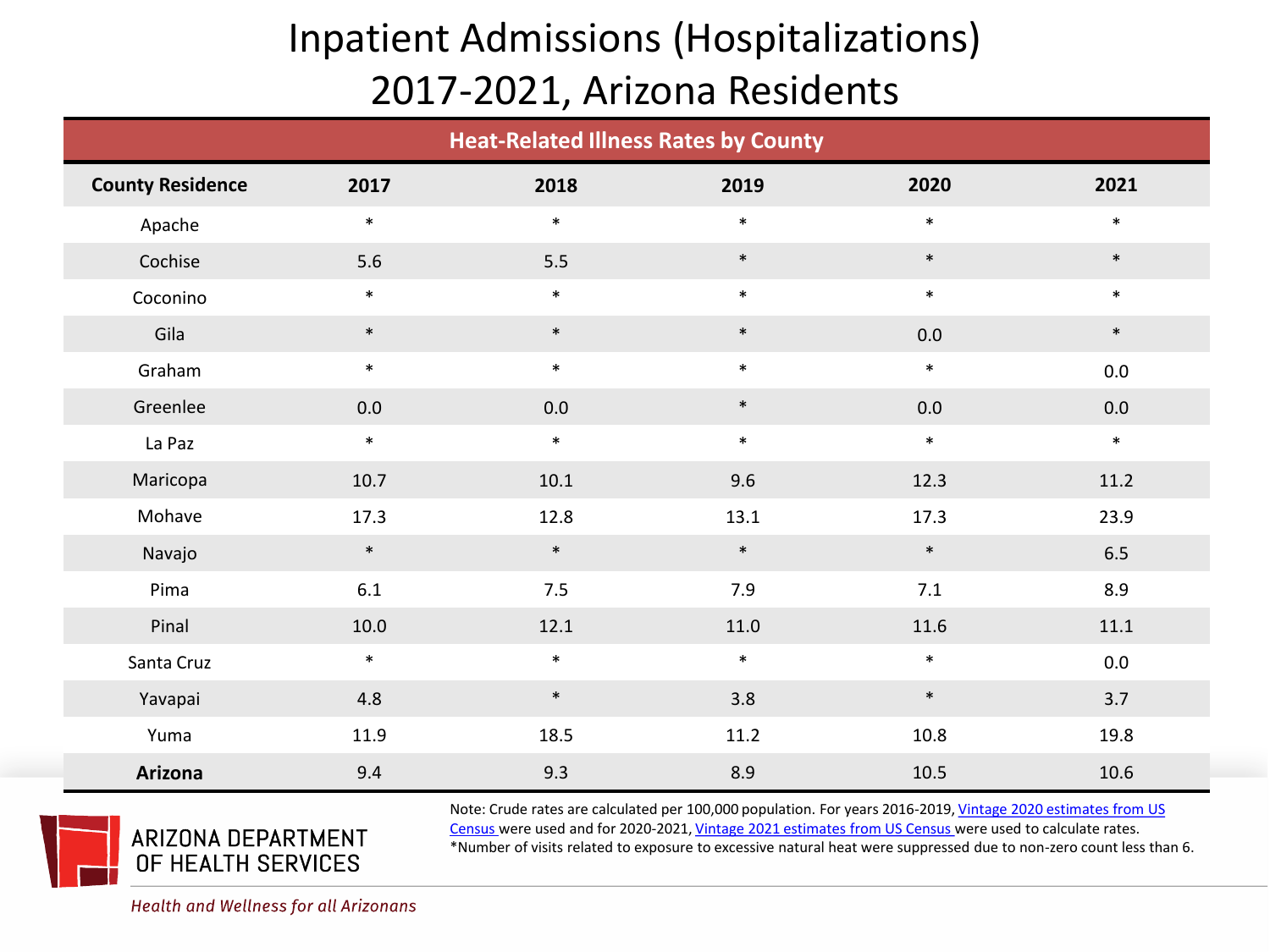## Emergency Department Visits 2017-2021, Arizona Residents and Non-Residents

|                                         |      | <b>Heat-Related Illness by Comorbidity and Substance Use</b> |      |      |      |
|-----------------------------------------|------|--------------------------------------------------------------|------|------|------|
| Comorbidity <sup>+</sup>                | 2017 | 2018                                                         | 2019 | 2020 | 2021 |
| Obese/Overweight                        | 44   | 53                                                           | 53   | 43   | 51   |
| <b>Mental Disorders</b>                 | 938  | 893                                                          | 956  | 780  | 830  |
| <b>Circulatory Disease</b>              | 782  | 733                                                          | 719  | 647  | 669  |
| Respiratory<br><b>Disease</b>           | 253  | 243                                                          | 239  | 189  | 213  |
| No Comorbidity                          | 1607 | 1580                                                         | 1472 | 1172 | 1556 |
|                                         |      |                                                              |      |      |      |
| <b>Substance Use</b>                    | 2017 | 2018                                                         | 2019 | 2020 | 2021 |
| <b>Alcohol Use</b>                      | 67   | 64                                                           | 56   | 63   | 57   |
| Drug Use                                | 592  | 546                                                          | 610  | 509  | 589  |
| <b>Combined Alcohol</b><br>and Drug Use | 38   | 44                                                           | 49   | 57   | 30   |
| No Substance Use                        | 2434 | 2372                                                         | 2229 | 1785 | 2197 |

† More than 1 comorbidity may be listed in the visit record. All comorbidities identified in a record are represented in these yearly totals.

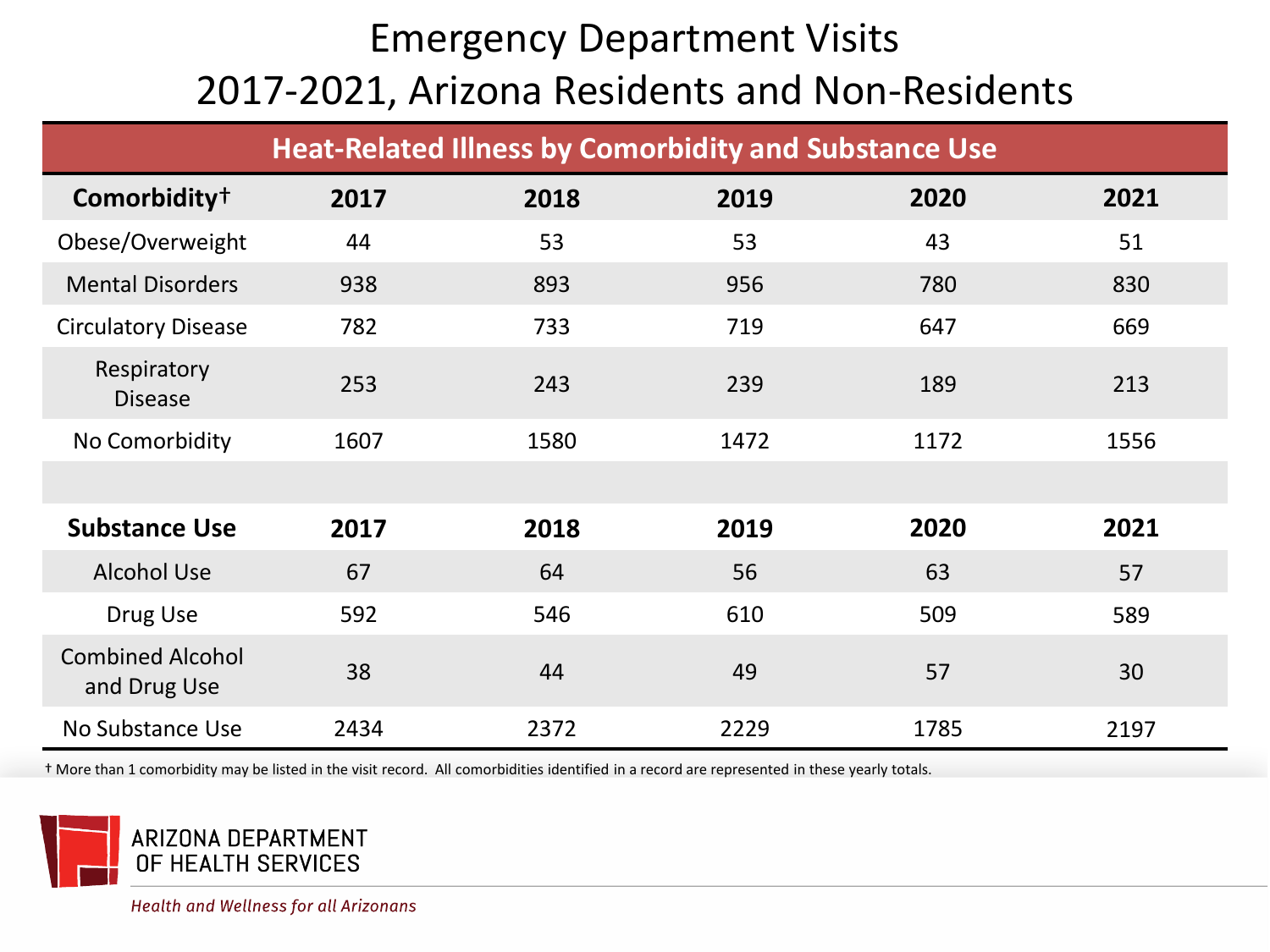| <b>Heat-Related Illness by Comorbidity and Substance Use</b> |      |      |      |      |      |
|--------------------------------------------------------------|------|------|------|------|------|
| Comorbidity <sup>+</sup>                                     | 2017 | 2018 | 2019 | 2020 | 2021 |
| Obese/Overweight                                             | 60   | 65   | 64   | 72   | 94   |
| <b>Mental Disorders</b>                                      | 494  | 474  | 496  | 591  | 590  |
| <b>Circulatory Disease</b>                                   | 470  | 467  | 468  | 567  | 602  |
| Respiratory<br><b>Disease</b>                                | 290  | 266  | 284  | 382  | 383  |
| No Comorbidity                                               | 60   | 74   | 69   | 64   | 71   |
|                                                              |      |      |      |      |      |
| <b>Substance Use</b>                                         | 2017 | 2018 | 2019 | 2020 | 2021 |
| <b>Alcohol Use</b>                                           | 37   | 38   | 53   | 49   | 46   |
| Drug Use                                                     | 293  | 280  | 293  | 377  | 366  |
| <b>Combined Alcohol</b><br>and Drug Use                      | 78   | 62   | 78   | 104  | 84   |
| No Substance Use                                             | 352  | 373  | 337  | 364  | 424  |

† More than 1 comorbidity may be listed in the visit record. All comorbidities identified in a record are represented in these yearly totals.

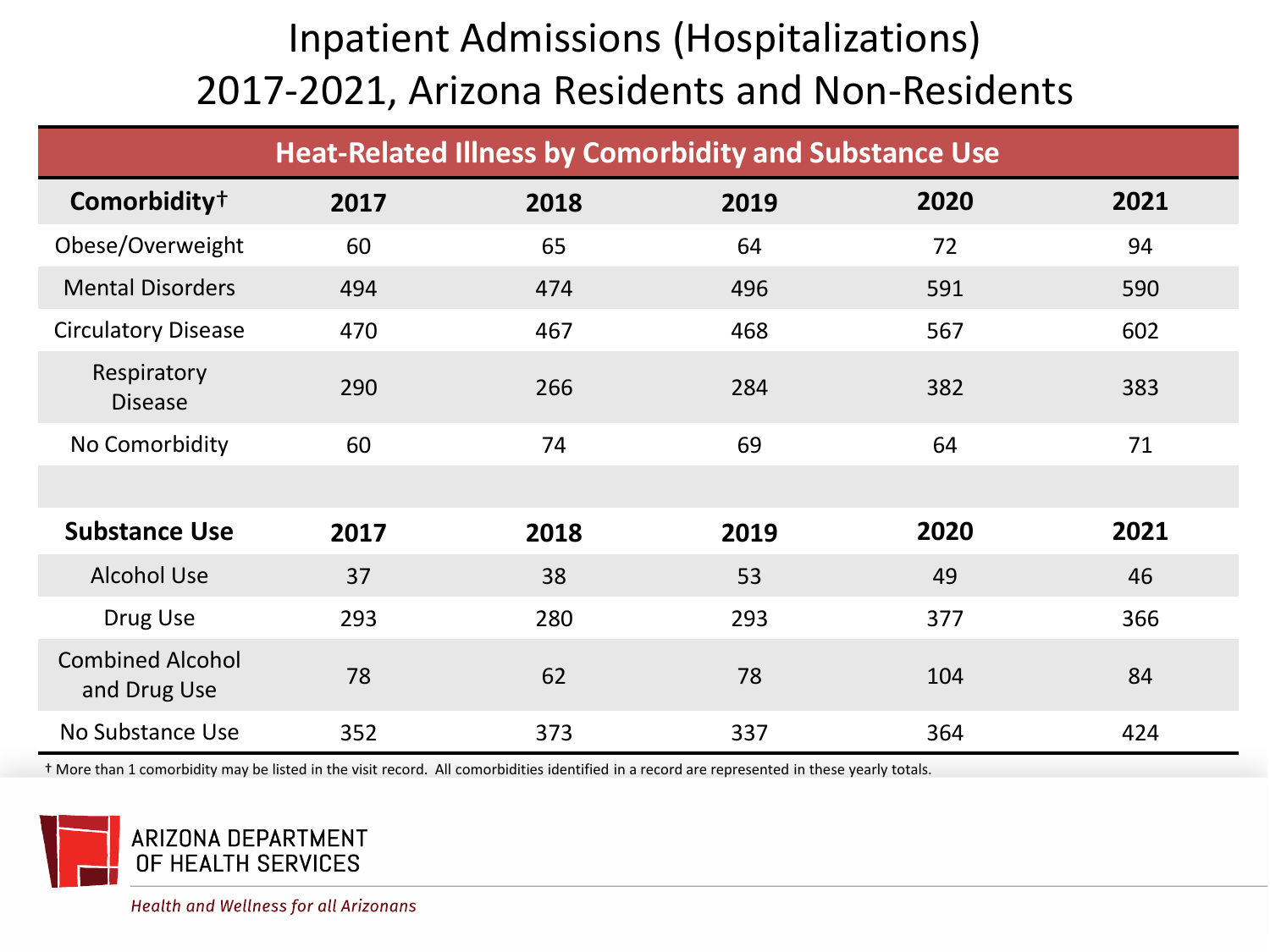## Emergency Department Visits 2017-2021, Arizona Residents and Non-Residents

| <b>Heat-Related Illness by Place of Injury and Preceding Activity</b> |                |      |        |      |      |
|-----------------------------------------------------------------------|----------------|------|--------|------|------|
| <b>Place of Injury</b>                                                | 2017           | 2018 | 2019   | 2020 | 2021 |
| <b>Industrial Site</b>                                                | 439            | 408  | 442    | 380  | 442  |
| <b>Private Residence</b>                                              | 923            | 1056 | 1005   | 750  | 950  |
| <b>Public Building</b>                                                | 91             | 82   | 94     | 41   | 74   |
| <b>Recreational Site</b>                                              | 120            | 129  | 88     | 65   | 92   |
| <b>Residential Institution</b>                                        | 31             | 30   | 21     | 26   | 19   |
| Street/Highway                                                        | 580            | 516  | 518    | 481  | 507  |
| <b>Not Listed</b>                                                     | 947            | 805  | 776    | 671  | 789  |
|                                                                       |                |      |        |      |      |
| <b>Preceding Activity</b>                                             | 2017           | 2018 | 2019   | 2020 | 2021 |
| Exercise                                                              | $\overline{7}$ | 12   | $< 6*$ | 12   | 8    |
| <b>Household Activities</b>                                           | 24             | 28   | 27     | 13   | 29   |
| Occupational                                                          | 163            | 150  | 129    | 114  | 128  |
| Recreational                                                          | 359            | 318  | 323    | 272  | 275  |
| Sports/Athletics                                                      | 119            | 127  | 100    | 76   | 95   |
| <b>Not Listed</b>                                                     | 2459           | 2391 | 2360   | 1927 | 2338 |



ARIZONA DEPARTMENT OF HEALTH SERVICES

\*Number of visits related to exposure to excessive natural heat were suppressed due to non-zero count less than 6.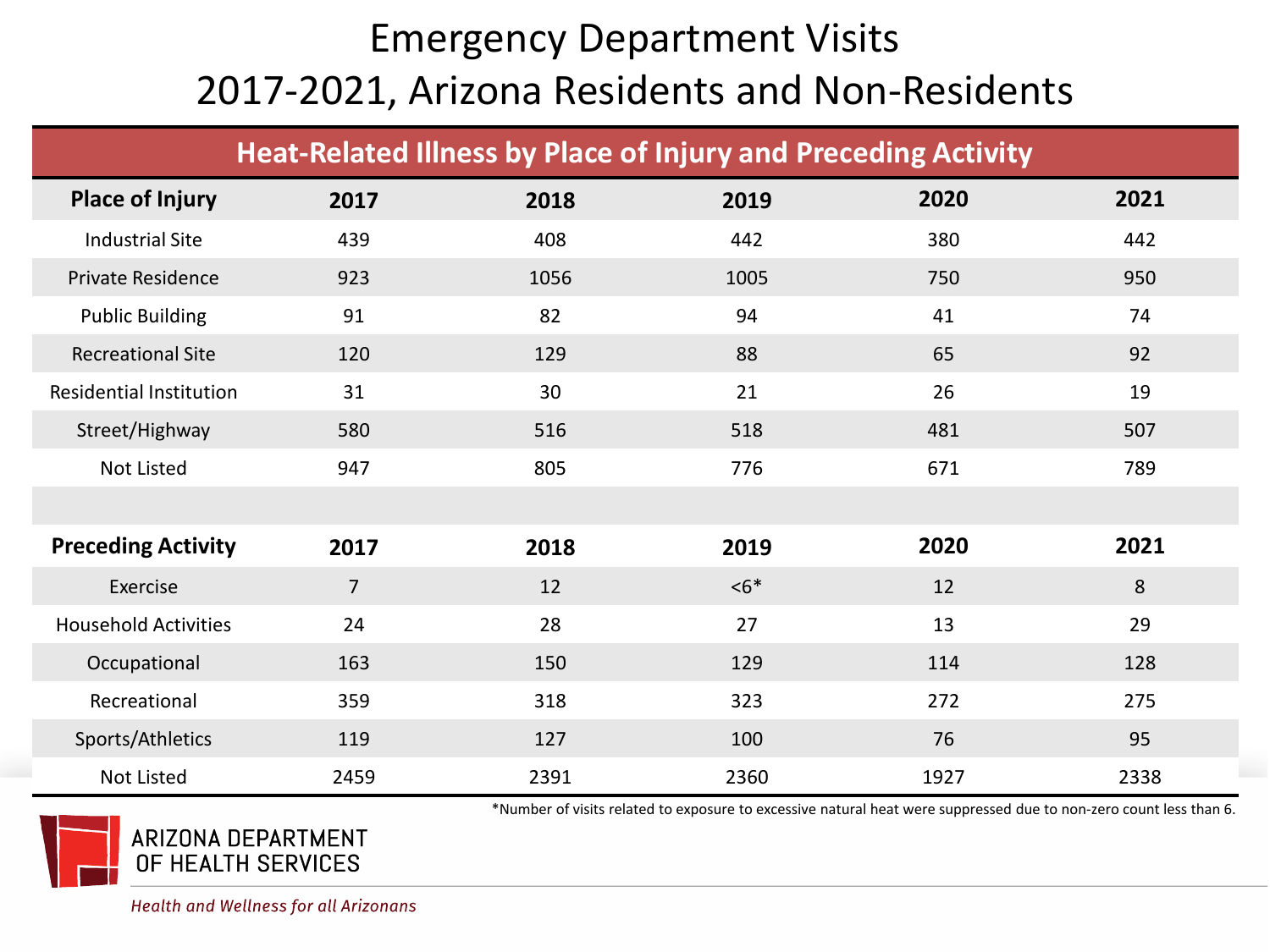| Heat-Related Illness by Place of Injury and Preceding Activity |       |       |                |                |       |
|----------------------------------------------------------------|-------|-------|----------------|----------------|-------|
| <b>Place of Injury</b>                                         | 2017  | 2018  | 2019           | 2020           | 2021  |
| <b>Industrial Site</b>                                         | 67    | 81    | 79             | 90             | 80    |
| <b>Private Residence</b>                                       | 256   | 249   | 238            | 283            | 293   |
| <b>Public Building</b>                                         | 22    | 27    | 25             | 19             | 18    |
| <b>Recreational Site</b>                                       | 10    | 18    | $\overline{7}$ | 13             | 8     |
| <b>Residential Institution</b>                                 | 9     | 8     | $6*$           | $6*$           | $6*$  |
| Street/Highway                                                 | 200   | 208   | 226            | 287            | 299   |
| Not Listed                                                     | 196   | 162   | 182            | 197            | 219   |
|                                                                |       |       |                |                |       |
| <b>Preceding Activity</b>                                      | 2017  | 2018  | 2019           | 2020           | 2021  |
| Exercise                                                       | $55*$ | $56*$ | $\Omega$       | $6*$           | $56*$ |
| <b>Household Activities</b>                                    | $6*$  | $6*$  | $6*$           | $6*$           | $6*$  |
| Occupational                                                   | 44    | 32    | 22             | 9              | 14    |
| Recreational                                                   | 39    | 31    | 28             | 26             | 24    |
| Sports/Athletics                                               | 11    | 12    | 6              | $\overline{7}$ | 11    |
| <b>Not Listed</b>                                              | 659   | 673   | 702            | 846            | 868   |



\*Number of visits related to exposure to excessive natural heat were suppressed due to non-zero count less than 6.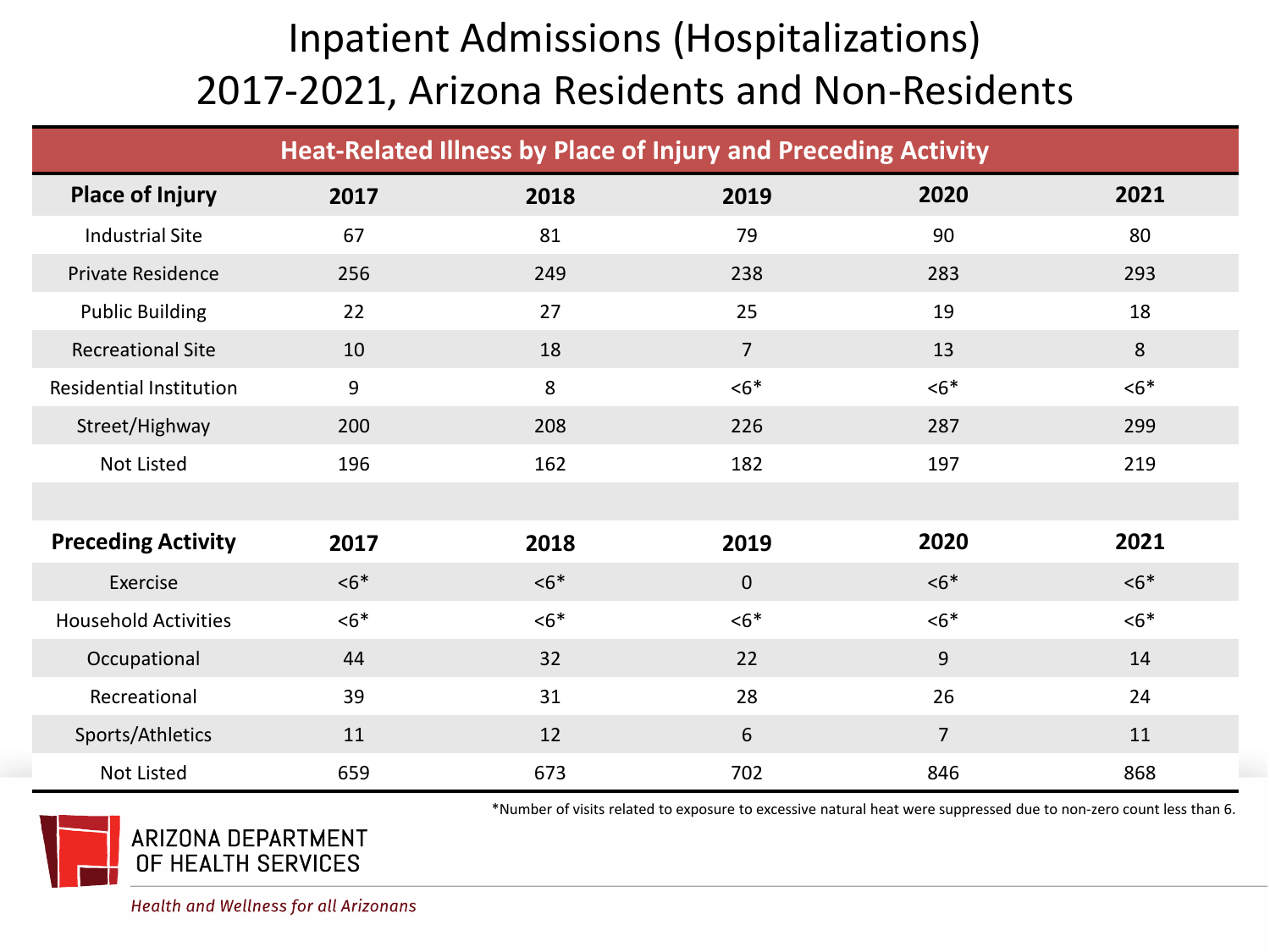# Methods

| <b>ICD-10</b><br><b>Codes</b> | <b>Description</b>                    |
|-------------------------------|---------------------------------------|
| T67.0                         | Heat stroke and sunstroke             |
| T67.1                         | Heat syncope                          |
| T67.2                         | Heat cramps                           |
| T67.3                         | Heat exhaustion from water depletion  |
| T <sub>67.4</sub>             | Heat exhaustion from salt depletion   |
| T67.5                         | Heat exhaustion, unspecified          |
| T67.6                         | Heat fatigue, transient               |
| T67.7                         | Heat edema                            |
| T67.8                         | Other specified heat effects          |
| T67.9                         | Unspecified effects of heat and light |
| X30                           | Exposure to excessive natural heat    |

- Criteria adapted from Council of State & Territorial Epidemiologists (CSTE)
- Methods search entire record for ICD-10 codes
- ICD codes related to manmade sources of heat were excluded